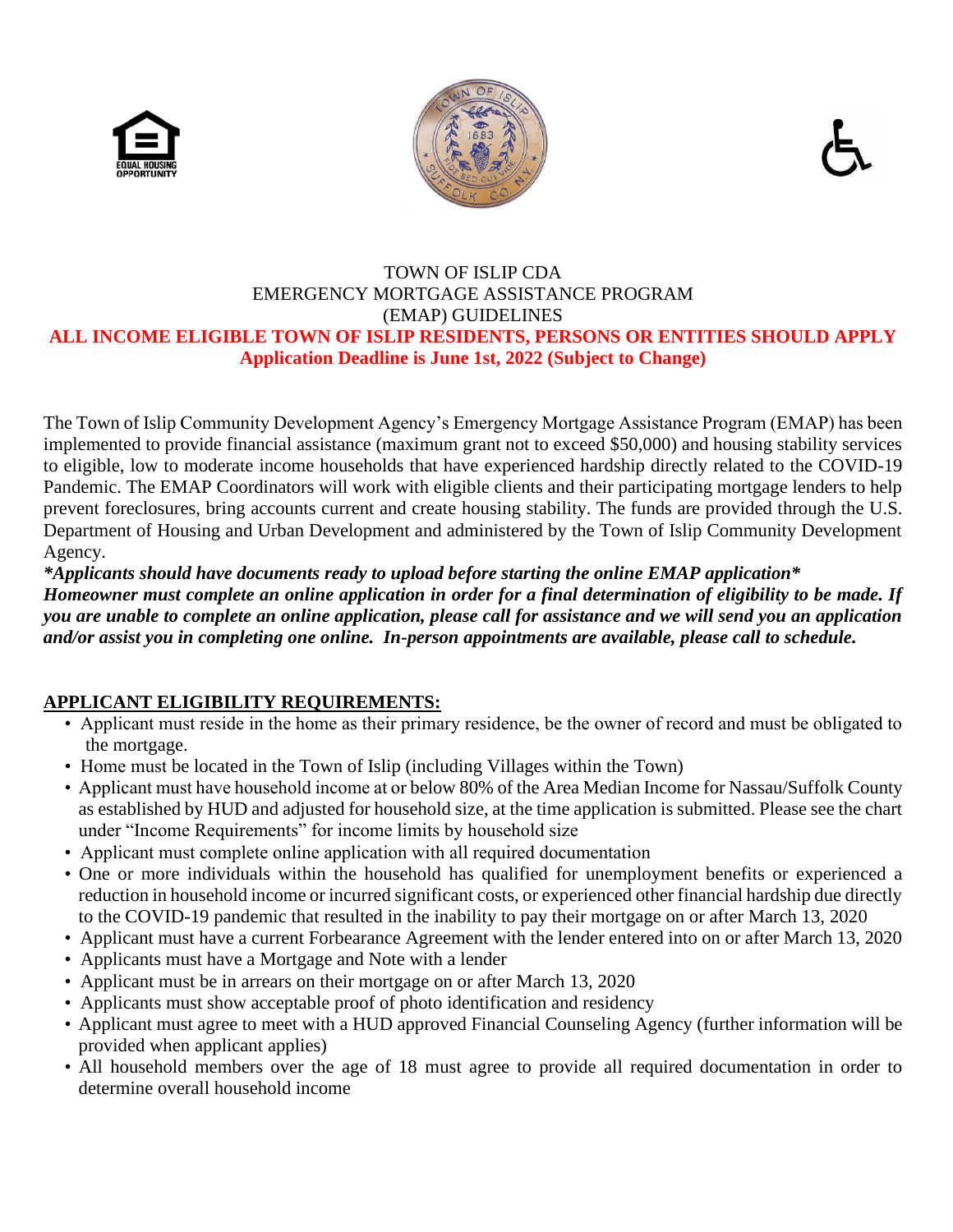#### **INCOME REQUIREMENTS:**

Household income must be at or below 80% of the Area Median Income (AMI) for Nassau/ Suffolk County as established by HUD and adjusted for household size at the time of assistance. The Current 2021 HUD Income Limits are as follows:

| Household Size | 2021 HUD Income 80% |
|----------------|---------------------|
|                | \$72,750            |
| 2              | \$83,150            |
| 3              | \$93,550            |
| 4              | \$103,900           |
| 5              | \$112,250           |
| 6              | \$120,550           |
|                | \$128,850           |
| 8              | \$137,150           |
|                |                     |

### **INCOME DOCUMENTATION:**

**Income documentation must be provided by all household members over the age of 18. The following is a list of documentation that are examples of documents that will be accepted, if applicable, to the client in order to determine income eligibility:**

- 2019, 2020, and 2021 Federal Tax return, W-2 and/or 1099 forms
- If employed, three months of consecutive pay stubs for the period immediately prior to application submission that indicates year-to-date gross income or most recent pay stubs if recently returned to work
- Documentation of social security, child support, pensions, disability, retirement funds, income from rental property and documentation from any other income source
- Documentation of unemployment benefits applied for and/or received
- Certification of Income
- Certification of Loss of Income Due to COVID-19
- Certification of Zero Income, if applicable

### **ADDITIONAL DOCUMENTATION, IF APPLICABLE:**

- Executed No Duplication of Benefits Certification
- Executed Authorization for Release of Information (all household members over the age of 18 listed on the application)
- Mortgagor Declaration of Hardship During the COVID-19 Pandemic
- Copy of Executed Note and Mortgage Agreement
- Copy of Deed
- Copy of Tax Bill
- Foreclosure Notice Letter (if applicable)
- Statement of Mortgage Arrears
- Statement of Mortgage Arrears Repayment Agreement, if applicable
- Lender must sign a Lenders Participation Agreement
- All other documentation as may be determined necessary or required by the Town of Islip CDA to establish eligibility

# **ALL FORMS ARE AVAILABLE ONLINE, BY EMAIL, FAX OR REGULAR MAIL**